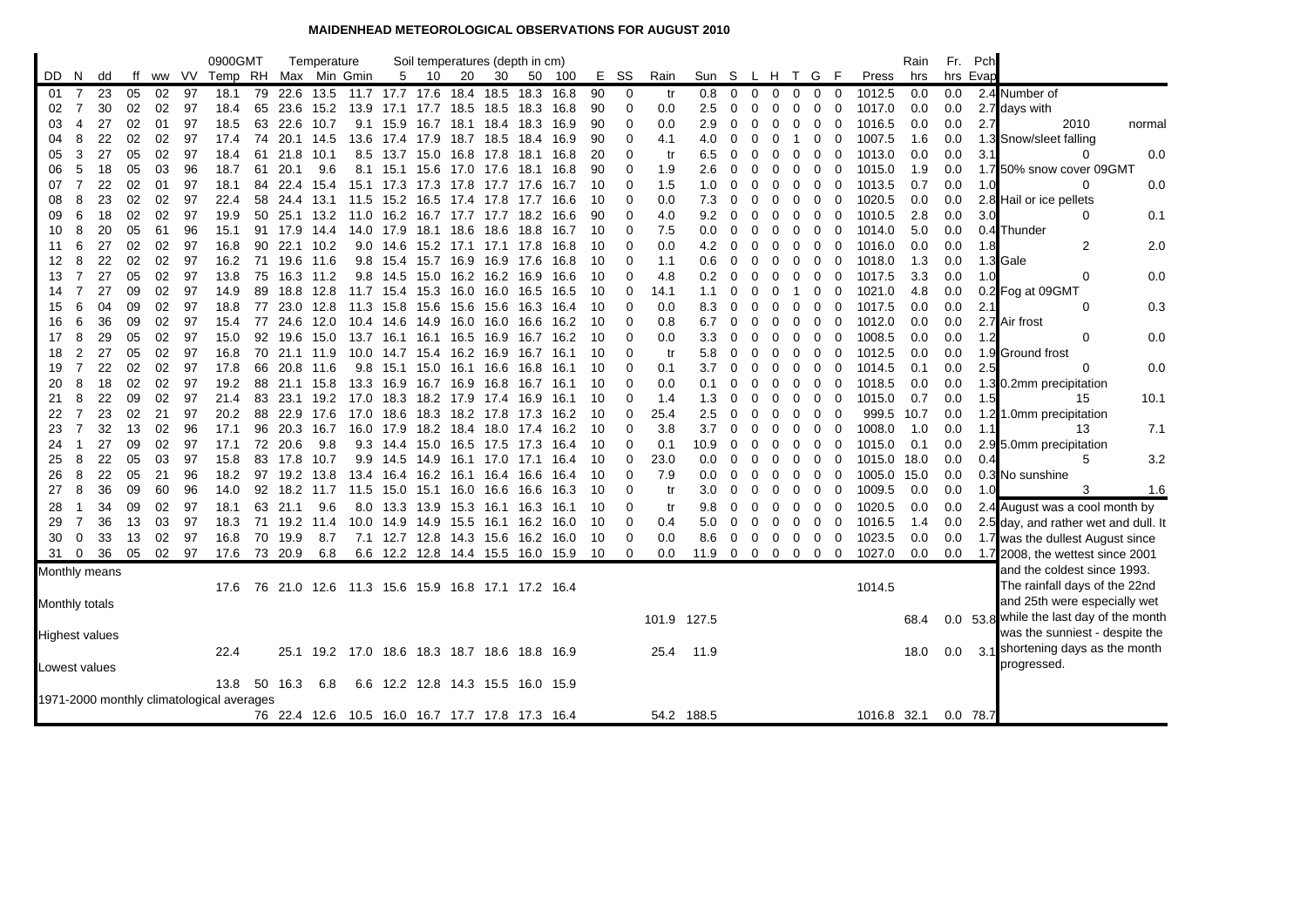Key<br>DD:

date

| 07GMT observations |           |                                 |                                                                                            |   |                         |                  |                          |                                        |                                         |  |  |  |  |
|--------------------|-----------|---------------------------------|--------------------------------------------------------------------------------------------|---|-------------------------|------------------|--------------------------|----------------------------------------|-----------------------------------------|--|--|--|--|
|                    | N         |                                 | cloud cover (oktas, 9=obscured)                                                            |   |                         | dd               |                          |                                        | wind direction (degrees/10)             |  |  |  |  |
|                    | ff        |                                 | wind speed (knots)                                                                         |   |                         |                  |                          |                                        |                                         |  |  |  |  |
|                    | <b>WW</b> |                                 | present weather code                                                                       |   |                         |                  |                          |                                        |                                         |  |  |  |  |
|                    |           | cloud decreasing                |                                                                                            |   |                         | 21               | recent rain              |                                        |                                         |  |  |  |  |
|                    |           | 2                               | sky not changing                                                                           |   |                         | 25               |                          | recent rain shower                     |                                         |  |  |  |  |
|                    |           | 3                               | cloud increasing                                                                           |   |                         | 50               |                          | intermittent sligth drizzle            |                                         |  |  |  |  |
|                    |           | 5                               | haze                                                                                       |   |                         | 61               |                          | continuous light rain                  |                                         |  |  |  |  |
|                    |           | 10                              | mist                                                                                       |   |                         | 63               | continuous moderate rain |                                        |                                         |  |  |  |  |
|                    | VV.       |                                 | visibility (00-50 metres/100, 94 very poor, 95 poor, 96 moderate, 97 good)                 |   |                         |                  |                          |                                        |                                         |  |  |  |  |
|                    |           |                                 | Soil temperatures are for 0700GMT beneath bare soil (5, 10, 20cm) or grass (30, 50, 100cm) |   |                         |                  |                          |                                        |                                         |  |  |  |  |
| 09GMT observations |           |                                 |                                                                                            |   |                         |                  |                          |                                        |                                         |  |  |  |  |
|                    | Temp      |                                 | temperature (degC)                                                                         |   |                         | RH               | relative humidity (%)    |                                        |                                         |  |  |  |  |
|                    | Е         |                                 | state of ground (00 dry, 10 moist, 20 wet, 90 cracked)                                     |   |                         | SS               | snow depth (cm)          |                                        |                                         |  |  |  |  |
|                    | Press     |                                 | air pressure (mb)                                                                          |   |                         |                  |                          |                                        |                                         |  |  |  |  |
| 24 hour readings   |           |                                 |                                                                                            |   |                         |                  |                          |                                        |                                         |  |  |  |  |
|                    | Max       |                                 | maximum temperature (degC) beginning 09GMT                                                 |   |                         | Min              |                          |                                        | minimum temperature (degC) ending 09GMT |  |  |  |  |
|                    | Gmin      |                                 | grass minimum temperature (degC) ending 09GMT                                              |   |                         | Rain<br>Rain hrs |                          |                                        | precipitation beginning 09GMT           |  |  |  |  |
|                    | Sun       | sunshine (hours) sunrise-sunset |                                                                                            |   |                         |                  |                          |                                        | hours of rainfall (>0.1mm/h) 09-09GMT   |  |  |  |  |
|                    | Fr. Hrs   | hours of air frost (00-24GMT)   |                                                                                            |   |                         |                  | Pch Evap                 | Piche evaporation (ml) beginning 09GMT |                                         |  |  |  |  |
| Days with          |           |                                 |                                                                                            |   |                         |                  |                          |                                        |                                         |  |  |  |  |
|                    | S         |                                 | snow(5) or sleet(1) falling                                                                |   | 50% snow cover at 09GMT |                  |                          | H.                                     | hail or ice pellets                     |  |  |  |  |
|                    |           |                                 | thunder heard                                                                              | G | gale                    |                  |                          | F                                      | fog at 09GMT                            |  |  |  |  |
|                    |           |                                 | This information (and data for earlier months) is also available at                        |   |                         |                  |                          | http://www.met.rdg.a.uk/~brugge        |                                         |  |  |  |  |